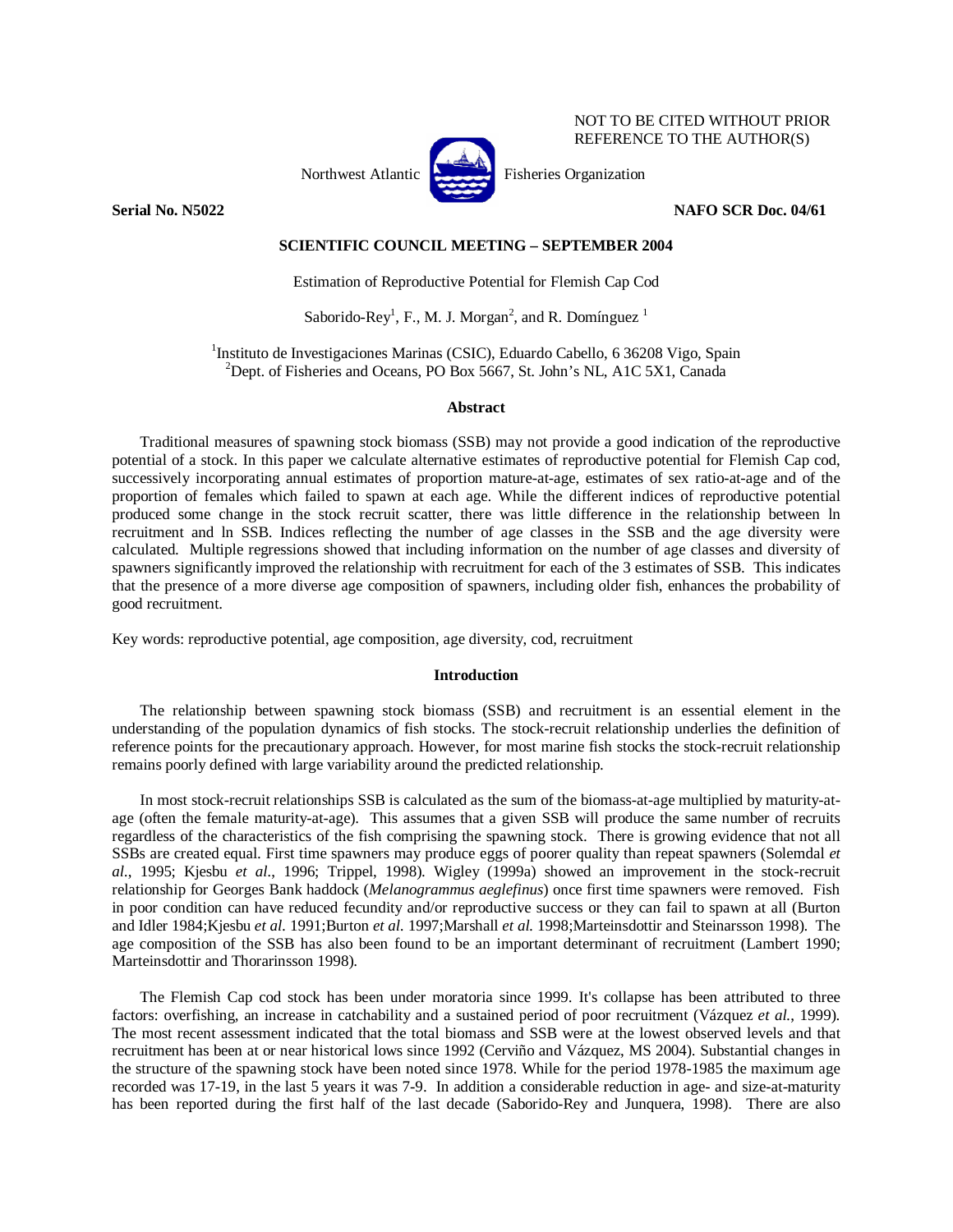indications that skipped spawning has occurred, at least in some years (Walsh *et al*., MS 1986). Given these changes in population size and spawner characteristics it is likely that the reproductive potential of this stock has changed and that the usual measure of SSB may not adequately reflect this change.

In this paper we construct alternative indices of reproductive potential incorporating sex ratio and skipped spawning. In addition we examine the impact of the age diversity of the spawners on recruitment.

### **Methods**

Data were available from Canadian (1978-1985) and EU-Spain (1988-2000). These data were used to estimate female proportion mature-at-age and proportion female-at-age, in each year. During the Canadian surveys there were indications of skip spawning (Walsh *et al*., MS 1986). From the Canadian data the proportion of mature females that would spawn was also calculated. There was no indication of skip spawning during the period of the surveys conducted by EU-Spain. Because of the gap in the survey series, values for 1986 and 1987 were constructed by interpolation. Population numbers-at-age as well as weights-at-age were taken from Vázquez and Cerviño (MS 2001).

Three indices of spawning stock biomass (SSB) were calculated. The first (SSB) was the sum of the population biomass-at-age multiplied by the female proportion mature-at-age in each year. The second was an index of female SSB (FeSSB) and incorporated sex ratio. FeSSB was calculated as the sum of the population biomass-at-age multiplied by the estimated proportion females that were mature at each age in each year multiplied by the proportion female at age in each year. The third index (NoskipSSB) removed skip spawners during the 1978-1987 period. NoskipSSB was calculated as the sum of the population biomass-at-age multiplied by the estimated proportion females that were mature at each age in each year multiplied by the proportion female at age in each year multiplied by the proportion of adult females that would spawn at each age in each year.

For each index of SSB, the relationship with recruitment was explored. In each case recruitment was taken as the number of 1 year olds from the VPA. Regressions of Loge recruitment against Loge SSB were conducted to compare the strength of the relationship between SSB and recruitment for each case.

Two indices of age composition were constructed. The first was simply the number of ages in the SSB. This was derived from the number of ages in the survey for which there were estimates to be mature females. This index was the same for all measures of SSB. The second was an index of age diversity as calculated by Marteinsdottir and Thorarinsson (1998). This index (H, Hfe, Hnoskip for each of the three indices of SSB respectively) was calculated for each index of SSB.

To determine if age composition of the SSB was important to the level of recruitment, multiple linear regressions were conducted. All values in these regressions were logged before the regressions were run.

#### **Results and Discussion**

All three indices of SSB showed the same general trends over the time period but there were some differences between them (Fig. 1). For example there is a decline in FeSSB and NoskipSSB between 1994 and 1995, while SSB increased. The degree of difference between the first year of the series (1978) and the peak in 1989 is greater for NoskipSSB than for the other two indices. This index also decreases between 1984 and 1985 while the other two increase. There is no difference between FeSSB and NoskipSSB after 1987. This is because skip spawners were not removed after that year as there was no indication of this phenomenon during the EU Spain surveys.

Stock recruit scatters were very similar among the three indices of SSB (Fig. 2). The best fit of the linear regression was for SSB. The fact that the stock recruit scatters were similar is not surprising since the trends in indices of the spawning stock were quite similar.

The number of year-classes comprising the spawning stock has shown quite a steady decline over the years and has decreased from 14-17 down to about 7 (Fig. 3). The age diversity of the spawning stock was very similar for the three indices (Fig. 4). In all cases diversity was lower at the beginning and end of the time series.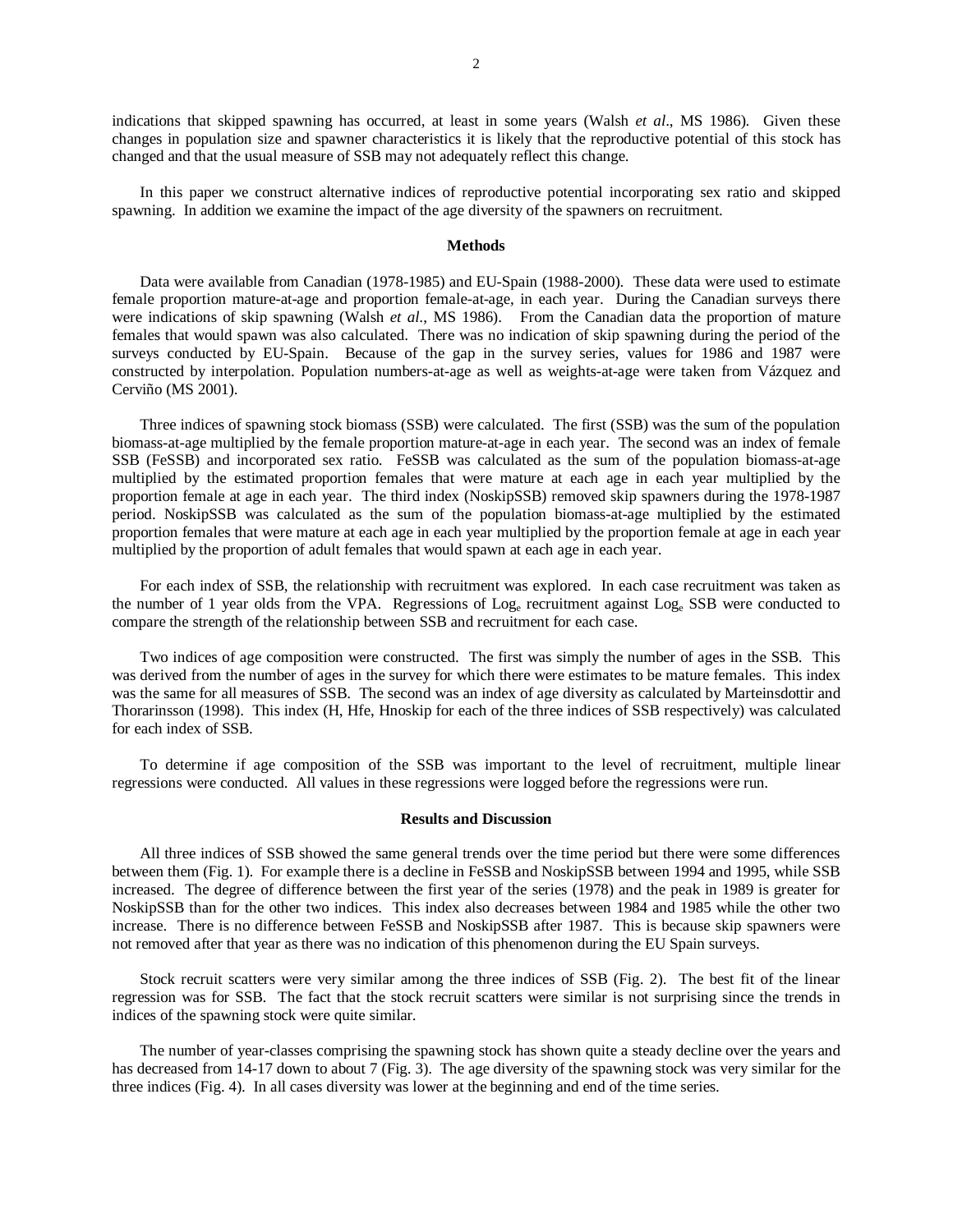Multiple regressions indicated that the age composition of the spawning stock had a significant impact on recruitment. In all cases, both the number of year-classes and the diversity index had a significant impact (Table 1). This indicates that the presence of a more diverse age composition of spawners, including older fish, enhances the probability of good recruitment. Predicted recruitment from multiple regressions for all three indices of spawning stock had a similar relationship with observed recruitment (Fig. 5).

While age diversity and number of year-classes were both significant in their effect on recruitment, their impact may not be the same at all spawning stock sizes. For example in the early part of the time series age diversity was low, while number of age classes and spawning stock size were high. However recruitment during this period was poor. In the most recent part of the time series the number of age classes, age diversity, spawning stock size and recruitment were all low. Other studies have found the impact of age diversity to vary with spawning stock size or environmental conditions (Marteinsdottir and Thorarinsson, 1988; Cardinale and Arrhenius, 2000). This aspect needs to be explored further.

### **Acknowledgements**

We thank the many scientific staff and ships crew involved in the collection of these data as well as the many people involved in the processing of the collected samples.

## **References**

- BURTON, M.P. and D.R. IDLER. 1984. The reproductive cycle in winter flounder, *Pseudopleuronectes americanus* (Walbaum). *Can. J. Zool,*. **62**: 2563-2567.
- BURTON,M.P.M., R.M. PENNEY, and S. BIDDISCOMBE. 1997. Time course of gametogenesis in Northwest Atlantic cod (*Gadus morhua*). *Can. J. Fish. Aquat. Sci*., **54**(Suppl. 1): 122-131
- CERVIÑO, S. and A. VÁZQUEZ MS 2004 A Survey-based Assessment of Cod in Division 3M. *NAFO SCR Doc. No. 53*, Ser. No. N5006, 10p.
- KJESBU, O.S., J. KLUNGSOYR, H. KRYVI, P.R. WITTHAMES, and M. GREER WALKER. 1991. Fecundity, atresia, and egg size of captive Atlantic cod (*Gadus morhua*) in relation to proximate body composition. *Can. J. Fish. Aquat. Sci.,* **48**: 2333-2343.
- KJESBU, O.S., P. SOLEMDAL, P. BRATLAND, and M. FONN. 1996. Variation in annual egg production in individual captive Atlantic cod (*Gadus morhua*). *Can. J. Fish. Aquat. Sci.*, **53**: 610-620.
- LAMBERT, T.C. 1990. The effect of population structure on recruitment in herring. *J. Cons. int. Explor. Mer.,* **47**: 249-255
- MARSHALL, C.T., O.S., KJESBU, N.A. YARAGINA, P. SOLEMDAL, and O. ULLTANG. 1998. Is spawner biomass a sensitive measure of the reproductive and recruitment potential of northeast Arctic cod? *Can. J. Fish. Aquat. Sci*., **55**: 1766-1783.
- MARTEINSDOTTIR, G., and A. STEINARSSON. 1998. Maternal influence on the size and viability of Iceland cod *Gadus morhua* eggs and larvae. *J. Fish Biol.,* **52**: 1241-1258.

MARTEINSDOTTIR, G. and K. THORARINSSON. 1998. Improving the stock-recruitment relationship in Icelandic cod (*Gadus morhua*) by including age diversity of spawners. *Can. J. Fish. Aquat. Sci*., **55**: 1372-1377.

- SABORIDO REY, F. and S. JUNQUERA. 1998.Histological assessment of the variations in sexual maturity of cod (*Gadus morhua*) in Flemish Cap (Northwest Atlantic).1998. I*CES J. Mar. Sci*., **55**: 515-521
- SOLEMDAL,P., O.S. KJESBU, and M. FONN. 1995. Egg mortality in recruit- and repeat-spawning cod an experimental study. *ICES C.M.,* **G:35**: 14 pp.
- TRIPPEL,E.A. 1998. Egg size and viability and seasonal offspring production of young Atlantic cod. *Trans. Amer. Fish. Soc*., **127**: 339-359.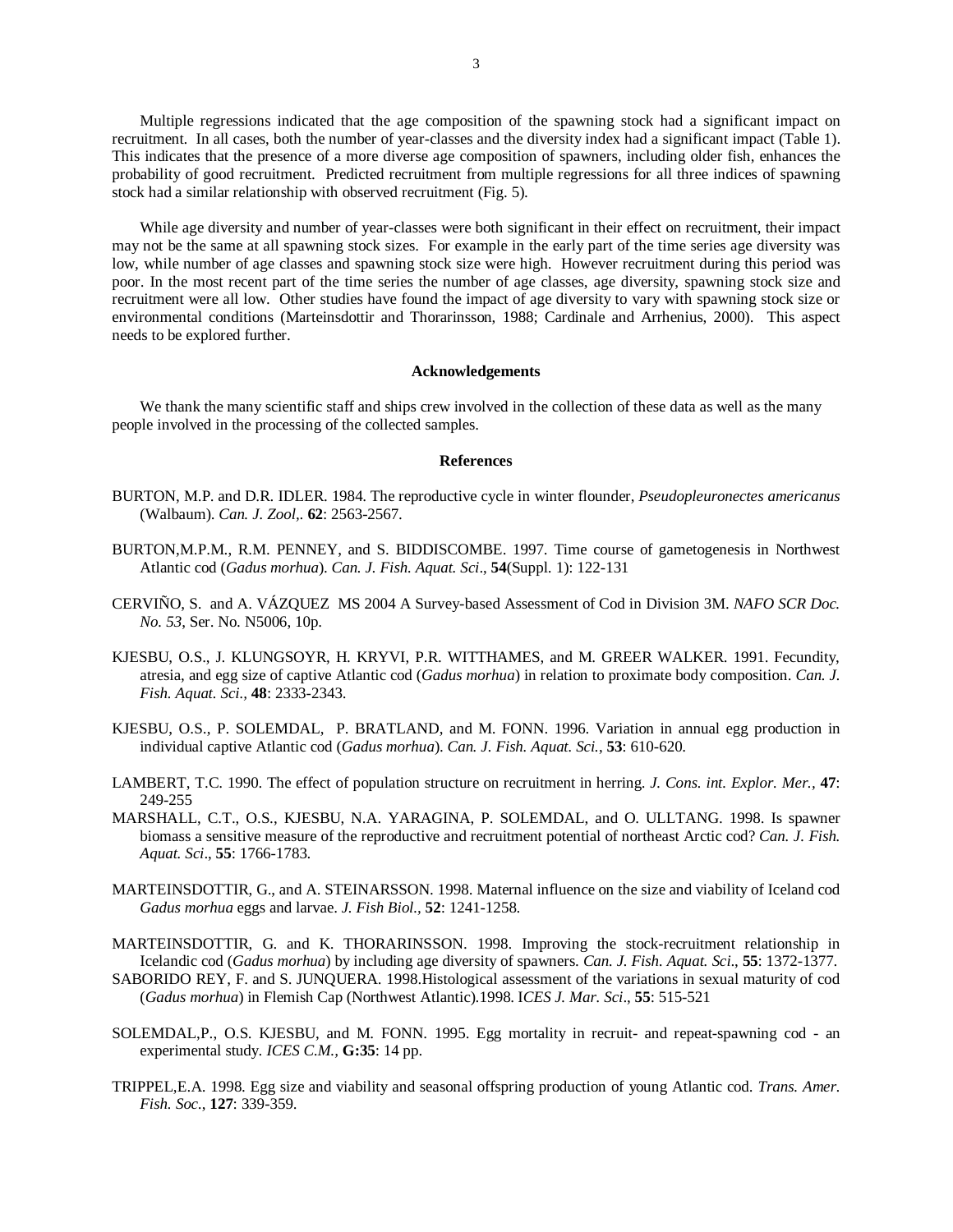- VÁZQUEZ, A. and S. CERVIÑO. 2001. A Review of the Status of the Cod Stock in NAFO Division 3M. *NAFO SCR Doc*. No. 60.
- VÁZQUEZ, A., L. MOTOS, and J.-C. MAHÉ. 1999. An Assessment of the Cod Stock in NAFO Division 3M. *NAFO SCR Doc*., No. 56.
- WALSH, S.J., R. WELLS, and S. BRENNAN. MS 1986. Histological and visual observations on oogenesis and sexual maturity of Flemish Cap female cod. *NAFO SCR Doc*. *No. 11,* Ser. No. N1238, 11p.
- WIGLEY,S.E. 1999. Effects of first-time spawners on stock-recruitment relationships for two groundfish species*. J. Northw. Atl. Fish. Sci***, 25**: 215-218.
- Table 1. Results of multiple linear regressions for 3 indices of spawning stock size: SSB, FeSSB, and NoskipSSB. Included in the multiple regressions are indices of age diversity (LnH, LnHfe, LnHnoskip) and number of year-classes in the SSB (Lnnyrclass).

| Parameter   | Estimate | Model r-square | P value |
|-------------|----------|----------------|---------|
|             |          |                |         |
| <b>SSB</b>  |          |                |         |
| Intercept   | $-7.32$  |                | 0.05    |
| LnSSB       | 1.53     | 0.53           | 0.001   |
| LnH         | 3.66     | 0.64           | 0.007   |
| Lnnyrclass  | 2.02     | 0.72           | 0.03    |
|             |          |                |         |
| FeSSB       |          |                |         |
| Intercept   | $-6.42$  |                | 0.08    |
| LnFeSSB     | 1.45     | 0.43           | 0.004   |
| LnHfe       | 4.31     | 0.57           | 0.003   |
| Lnnyrclass  | 2.58     | 0.70           | 0.01    |
| NoskipSSB   |          |                |         |
| Intercept   | $-7.37$  |                | 0.06    |
| LnNoskipSSB | 1.44     | 0.38           | 0.004   |
| LnHnoskip   | 4.08     | 0.51           | 0.004   |
| Lnnyrclass  | 3.10     | 0.69           | 0.002   |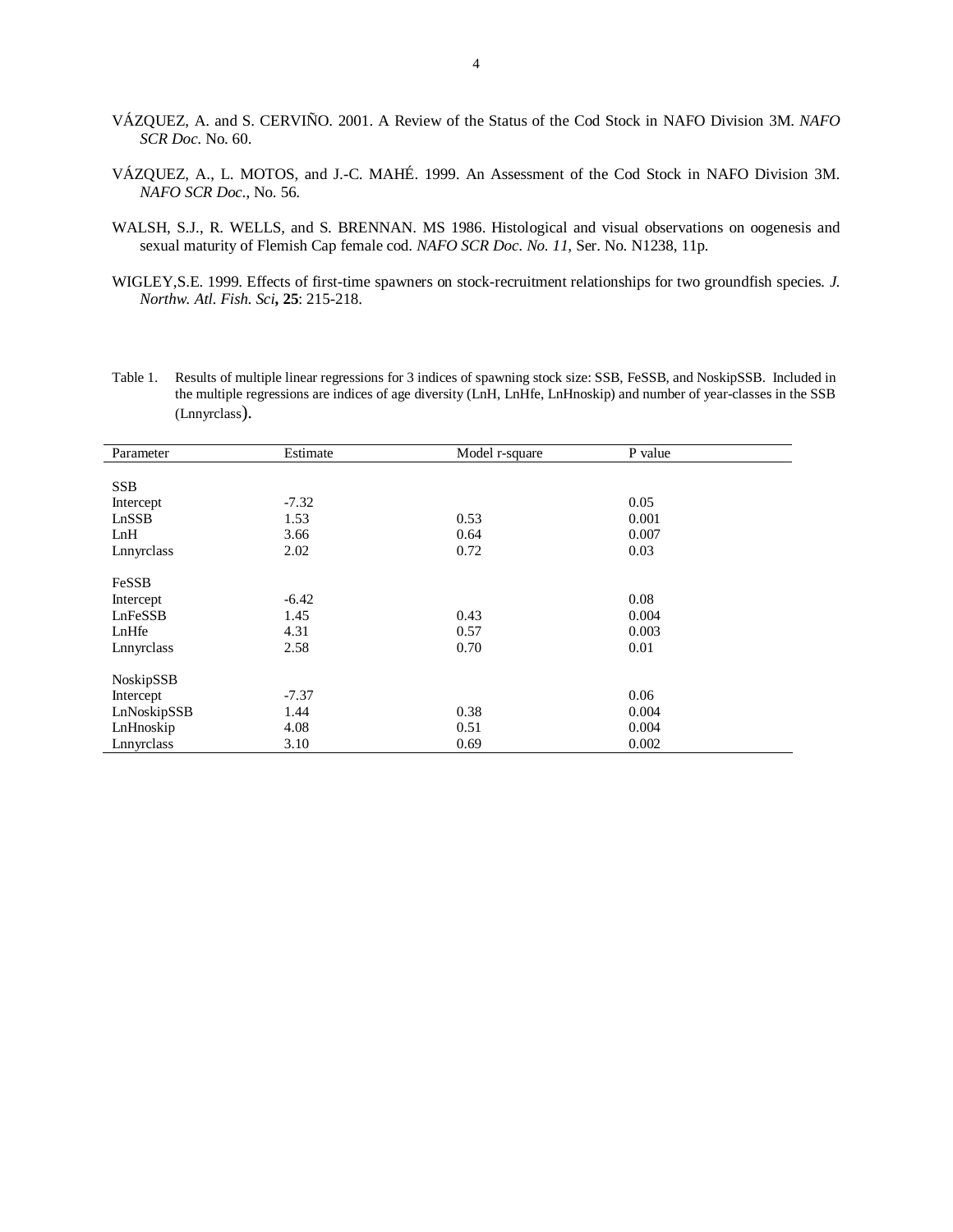

Fig. 1. Indices of spawning stock size produced for Flemish Cap cod.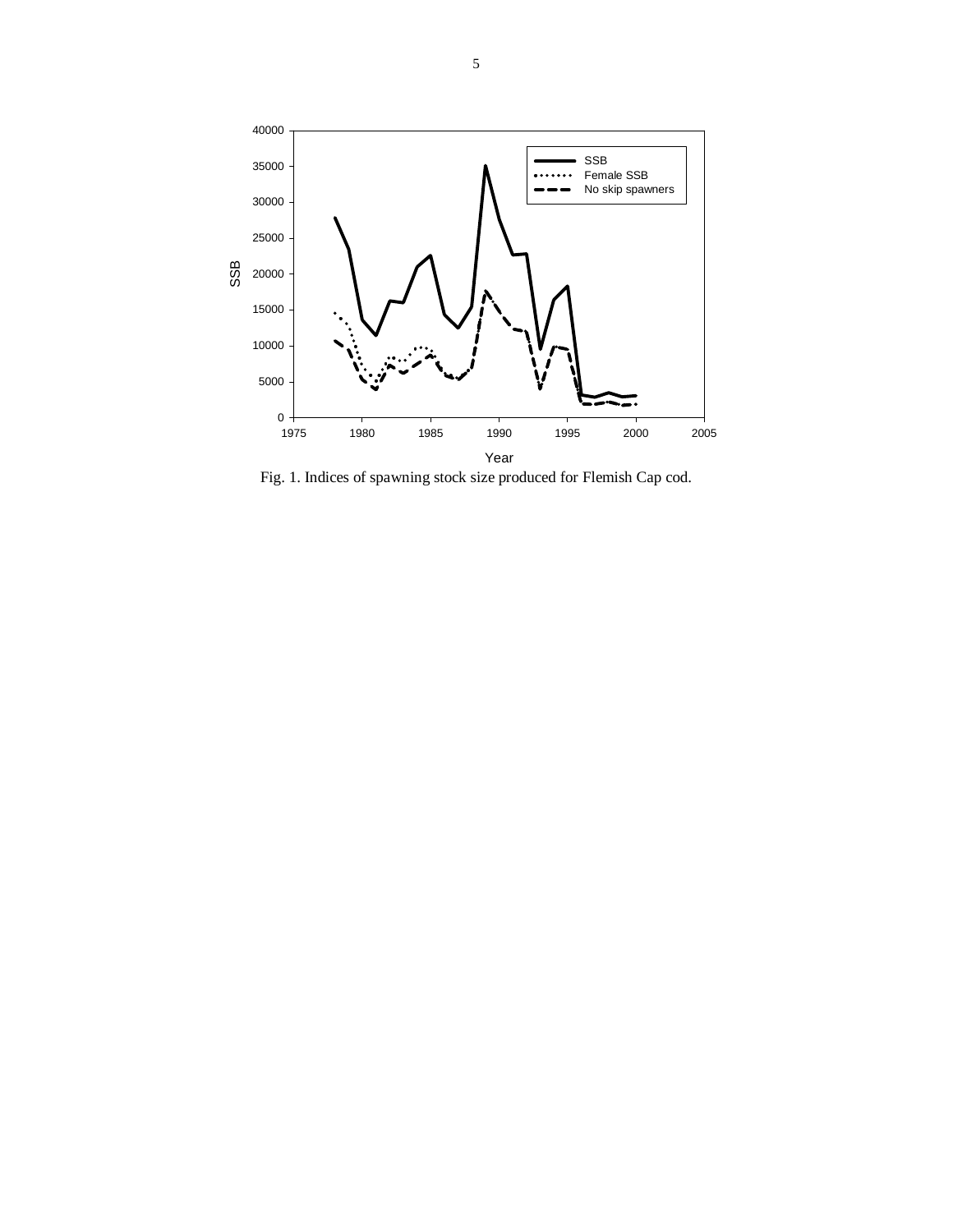

Fig. 2. Stock recruit scatters for each index of spawning stock size. The lines are the predicted recruitment from linear regressions of Log<sub>e</sub> recruitment against Log<sub>e</sub> index of spawning stock size. The regression equation and  $r^2$  are also given.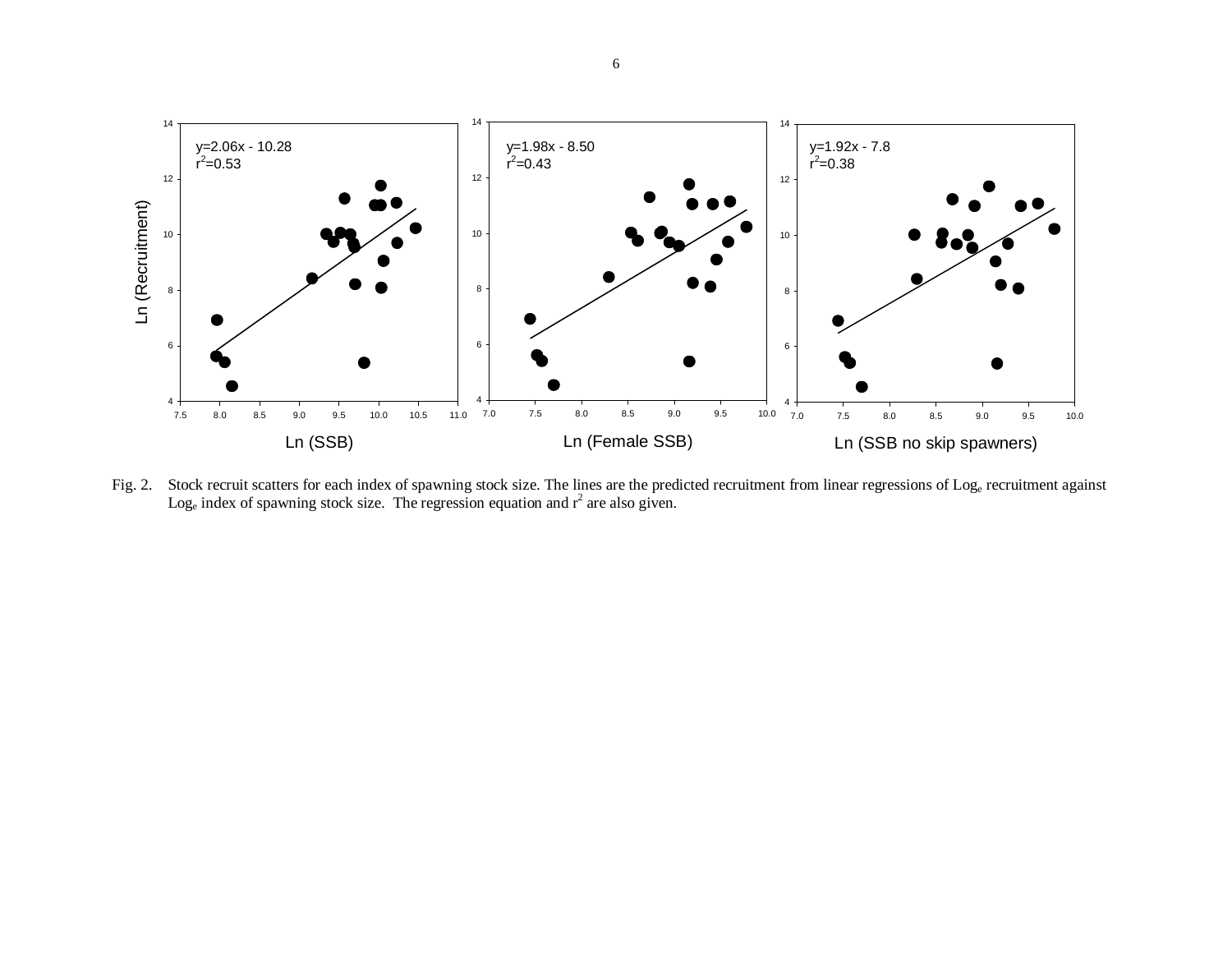

Fig. 3. Number of year-classes comprising the SSB in each year.



Fig. 4. Index of age diversity calculated for each index of spawning stock size in each year.